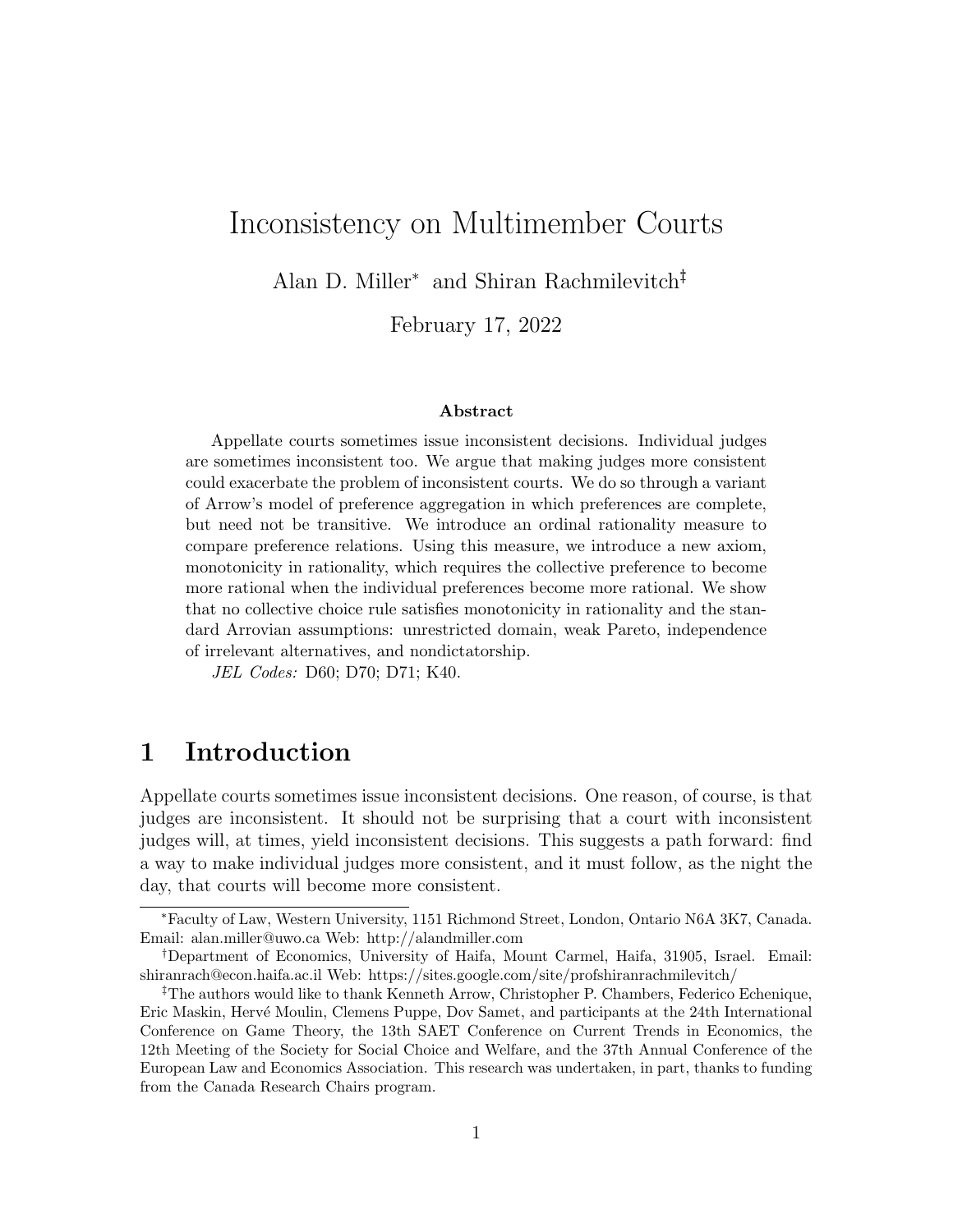The purpose of this paper is to demonstrate that this logic, while appealing, is incorrect. It is not true that the consistency of multimember courts follows from that of its judges. This is not true regardless of whether the court uses majority rule to make collective decisions. We prove that there is no reasonable procedure that multimember courts can use to ensure that more consistent judges will not lead to less consistent verdicts.

We will make these arguments precise later in the paper. First, however, we need to explain the sense in which we use the term "consistency." As others have noted (Easterbrook, 1982; Kornhauser and Sager, 1986), there are many possible meanings of this term. We identify judicial consistency with the economists' notion of rationality of a preference relation.<sup>1</sup> It requires that sets of judgments must be consistent in relation to each other, as opposed to requiring decisions to be internally consistent. As noted by Easterbrook (1982), rationality (specifically transitivity) is a necessary condition for consistency; that is, a failure of rationality implies inconsistency. While it is not a sufficient condition—a decision can be inconsistent on its own, and not only in relation to other decisions—rationality is largely separable from these other forms of consistency.

We note that it is possible, at least in theory, to affect the consistency of individual judges. The cost (or difficulty) of doing so depends on the reason for the inconsistency For example, judges may be inconsistent for reasons akin to behavioral explanations of failures of rationality: judges fail to be consistent because limitations on cognition lead them to rely on heuristics that result in biased decision making.<sup>2</sup> It may be possible to reduce these inconsistencies at low cost by informing the judge of the inconsistency and letting them correct their behavior, or through "nudges." Some such inconsistencies, however, may be more costly to address. If it is possible to affect the consistency of individual judges, it is important to understand the implications of doing so.

An alternate explanation stems from the theory of law as a multi-criterial choice process, pioneered by Spitzer (1979). If finding the correct legal decision requires the balancing of several hard-to-compare values, then inconsistency of judicial decisions is an implication of the Arrow Impossibility Theorem (Arrow, 1963). Inconsistencies that arise from the problem of multi-criterial choice cannot be remedied except through more fundamental changes to the nature of law.<sup>3</sup>

<sup>1</sup>We do not take a stance on whether this relation reflects a "preference" or a "judgment" in the sense of Kornhauser and Sager (1986). By "rationality" we refer to the extent to which a preference relation satisfies transitivity or other "coherence" conditions such as quasi-transitivity, acyclicity, semi-transitivity, and the interval order. By "rational" we refer to a preference relation that satisfies transitivity. For more on coherence, see Bossert and Suzumura (2007).

<sup>&</sup>lt;sup>2</sup>As a note, the behavioral literature suggests that the cognitive biases will themselves be consistent, while the resulting judgments will not be.

<sup>3</sup>See also Katz and Sandroni (2017). In the related context of loopholes, Katz (2010) argues that inconsistencies arising from the nature of multi-criterial choice should not be viewed as normatively undesirable. It is harder to make a similar argument for inconsistencies that arise from cognitive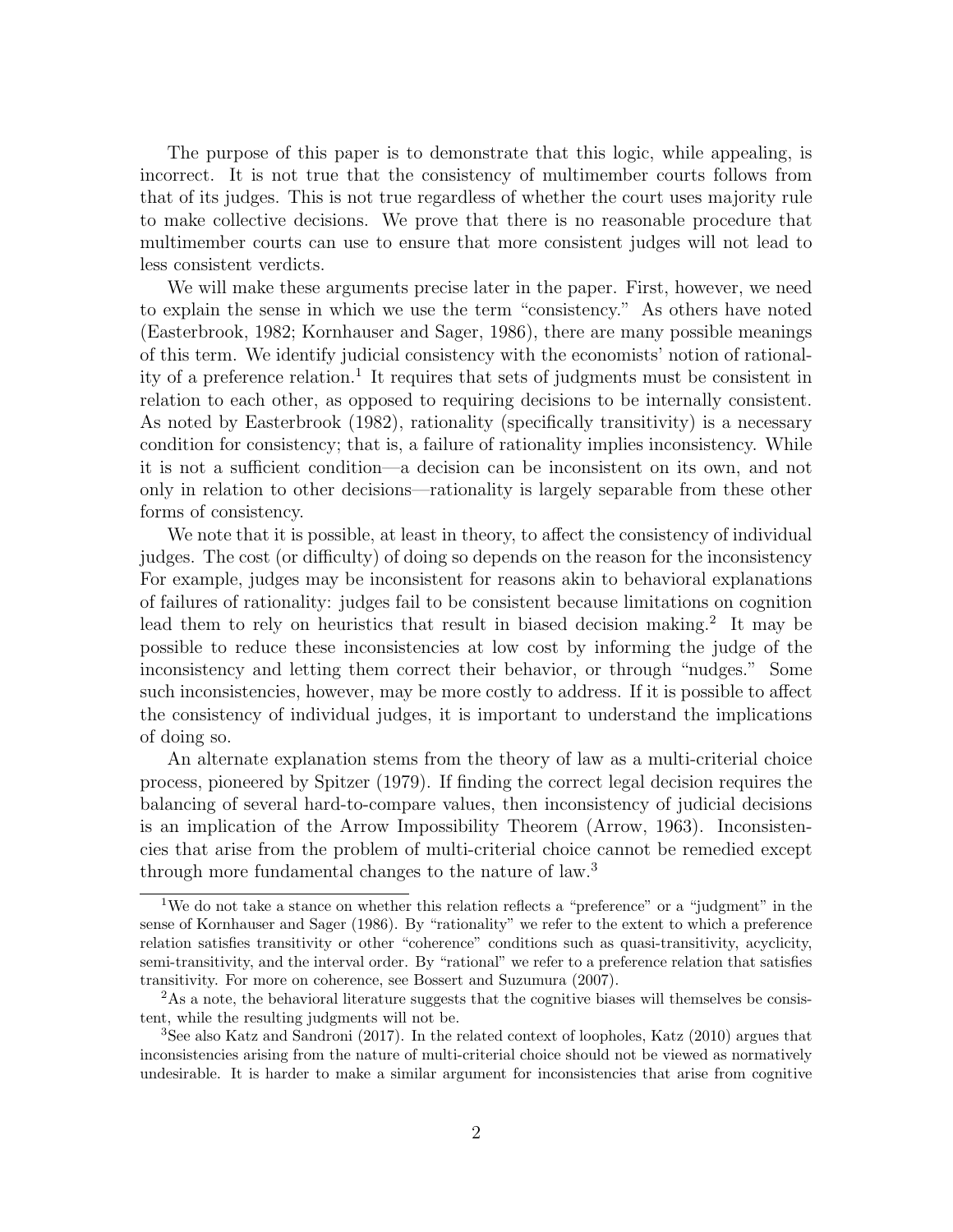Our starting point is an observation of Easterbrook (1982) that multimember courts may behave in an inconsistent manner even if all judges are individually consistent.<sup>4</sup> Easterbrook's argument follows from the Arrow Impossibility Theorem: it is generally impossible to aggregate a set of rational preference relations in a reasonable way, where "reasonable" requires satisfying several well defined axioms. Arrow's argument, however, says nothing about degrees of rationality, and does not tell us what happens when individual preferences become more (or less) rational.

In the Arrovian model of preference aggregation (Arrow, 1963), individual preferences are assumed to be reflexive, complete, and transitive. We begin by modifying Arrow's model to remove the requirement that individual preference relations be transitive or satisfy other known coherence conditions.<sup>5</sup> Having removed this strict rationality requirement, we can formulate our problem as a question about collective choice: do more rational individuals create a more rational society?<sup>6</sup>

To talk about "more" and "less" rational (or "more" and "less" coherent), we need the concept of a rationality measure introduced by Afriat (1973). A rationality measure is a means by which preference relations can be compared in terms of their coherence. Rather than pick a specific such measure, our argument will apply to any one of a broad class of such measures.

So suppose that we have a set of agents, at least one of whom is less than fully rational, with a not-necessarily-rational collective preference. We may be able to induce an agent to "correct" his preferences. When the agent becomes more rational as a result of this correction, will the collective preference become more rational as a result?

Our conclusion is negative; if group decisions are made in a non-dictatorial way, it is possible that an increase in individual rationality may lead to a decrease in collective rationality. It may be possible to manipulate a court (or a jury) by helping individual judges (or jurors) correct their mistakes. Outside of the legal context, a group of people may become more susceptible to "Dutch books" when the individuals' susceptibility lessens.

We illustrate this problem by means of a simple example. It is clear that many collective choice rules satisfy the remaining assumptions imposed by Arrow (1963):

biases of judges.

<sup>4</sup>This is not the only reason that inconsistencies may arise on multimember courts. Another is the "Doctrinal Paradox" of Kornhauser and Sager (1986), which relates to problems of internal consistency of opinions of multimember courts.

<sup>&</sup>lt;sup>5</sup>With a similar motivation, de Clippel  $(2014)$  studies mechanism design without the assumption that individuals make choices as if they are maximizing a preference relation.

 ${}^{6}$ Following Easterbrook (1982), we identify the court—the "society"—with a preferenceaggregation method that satisfies the classic Arrovian restrictions. We recognize, of course, that this general question may be studied in a different setting, and that even those following the aggregation approach may address the question without the imposition of Arrow's conditions. We do not attempt to provide the "ultimate answer" to this question. Rather, we provide one meaningful answer within one of the most basic frameworks in economics.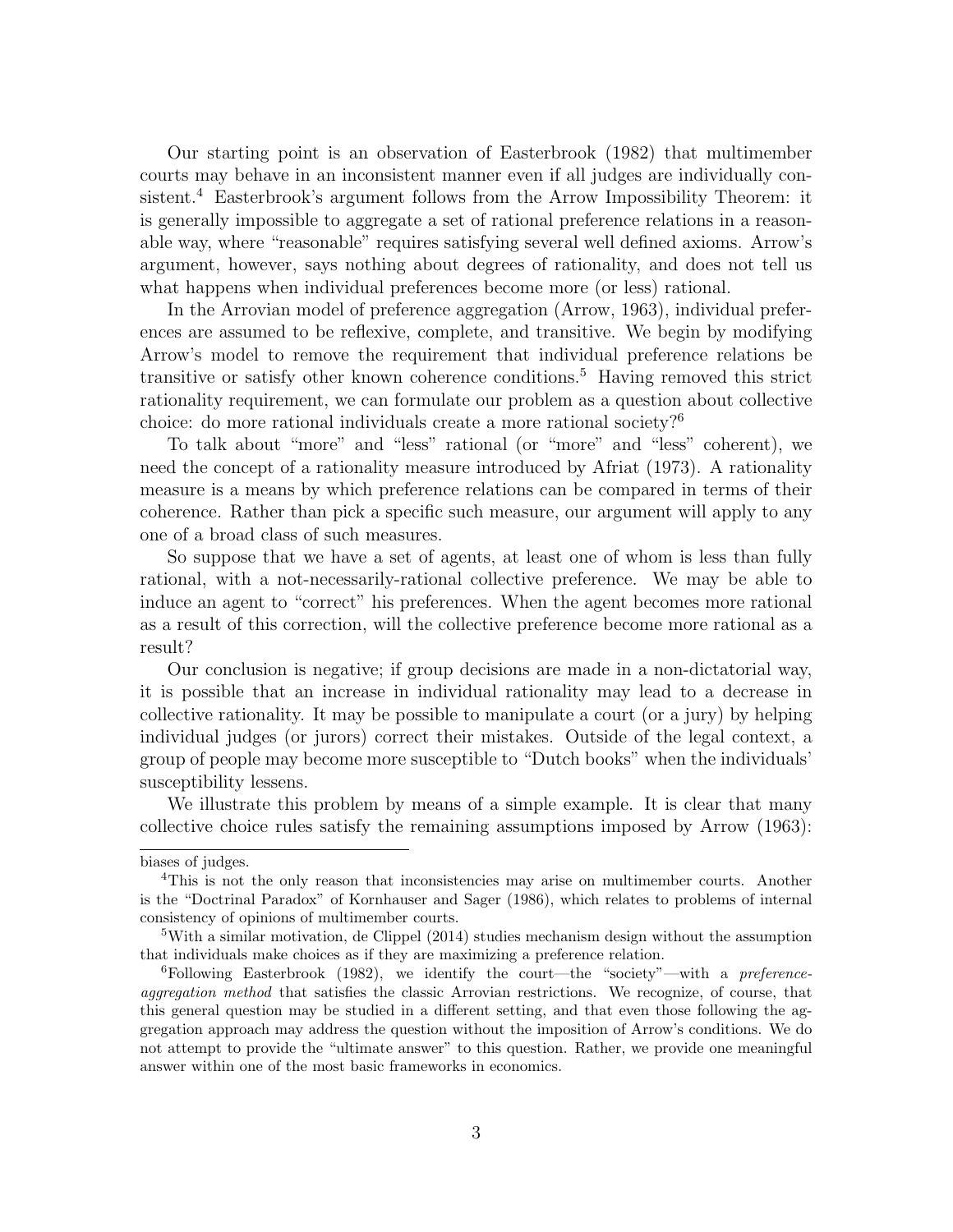unrestricted domain, weak Pareto, independence of irrelevant alternatives, and nondictatorship. A simple example is the method of majority decision, in which alternative x is weakly preferred to alternative y whenever the majority weakly prefers x to y. (For more on the method of majority decision, see Sen (1964, 1966).)

However, the method of majority decision has an undesirable property. Suppose that there are three individuals, Alice, who prefers x to y, y to z, and x to z, Bob, who prefers z to x, x to y, and z to y, and Carol who prefers x to z, z to y, and y to x. Alice and Bob have transitive preferences, but Carol does not. By the method of majority decision, x is preferred to y, z is preferred to y, and x is preferred to z, leading to a transitive and rational collective preference. However, suppose that Carol realizes that her preferences are irrational and seeks to "correct" them. She decides to retain her view that y is preferred to x but changes her opinion of z, so that she now prefers y to z and z to x. As a consequence, the method of majority decision leads to the collective preference x to y, y to z, and z to x, and is no longer transitive. In this case, the collective preference became less rational because Carol became more rational.

We show that this problem is not unique to method of majority decision. In fact, every collective choice rule which satisfies the remaining assumptions of Arrow (1963) will have this undesirable property. For every such method it is possible that an increase in the rationality of individual preferences will lead to a decrease in the rationality of the collective preference.<sup>7</sup>

Our formal model can be described as follows. First, we study a modified version of collective choice rules in which neither the individual nor collective preferences are required to be rational.<sup>8</sup> We assume only that preference relations be reflexive and complete. Thus each individual's preferences can be described by a reflexive and complete relation, and the collective preference can be described by a reflexive and complete relation as well. We implicitly assume that every possible combination of individual preference relations is possible; i.e. that Arrow's unrestricted domain axiom holds in this setting.

Using accepted notions of rationality, we introduce the concept of an ordinal rationality measure, and identify some minimal conditions that any reasonable rationality measure should satisfy. Our conditions are satisfied by all known measures of rationality such as the measures of Afriat (1973), Houtman and Maks (1985), and Varian (1990), as well as the money pump index (Echenique et al., 2011) and the minimal swaps index (Apesteguia and Ballester, 2015). We formulate an axiom, *monotonicity* in rationality, to address the problem exhibited by majority rule in the above exam-

<sup>7</sup>For this reason, we do not argue that the method of majority decision is any worse than any other method in this context. Several studies, including Sen (1966), Inada (1969), and Batra and Pattanaik (1972), examine the conditions under which pairwise majority does not lead to cycles. Dasgupta and Maskin (2008) provide an argument that the method of majority decision is more robust than other voting methods in that it violates the standard axioms on fewer domains.

<sup>8</sup>While we study the aggregation of preference relations, all of our results would hold if the paper was formulated with respect to choice functions.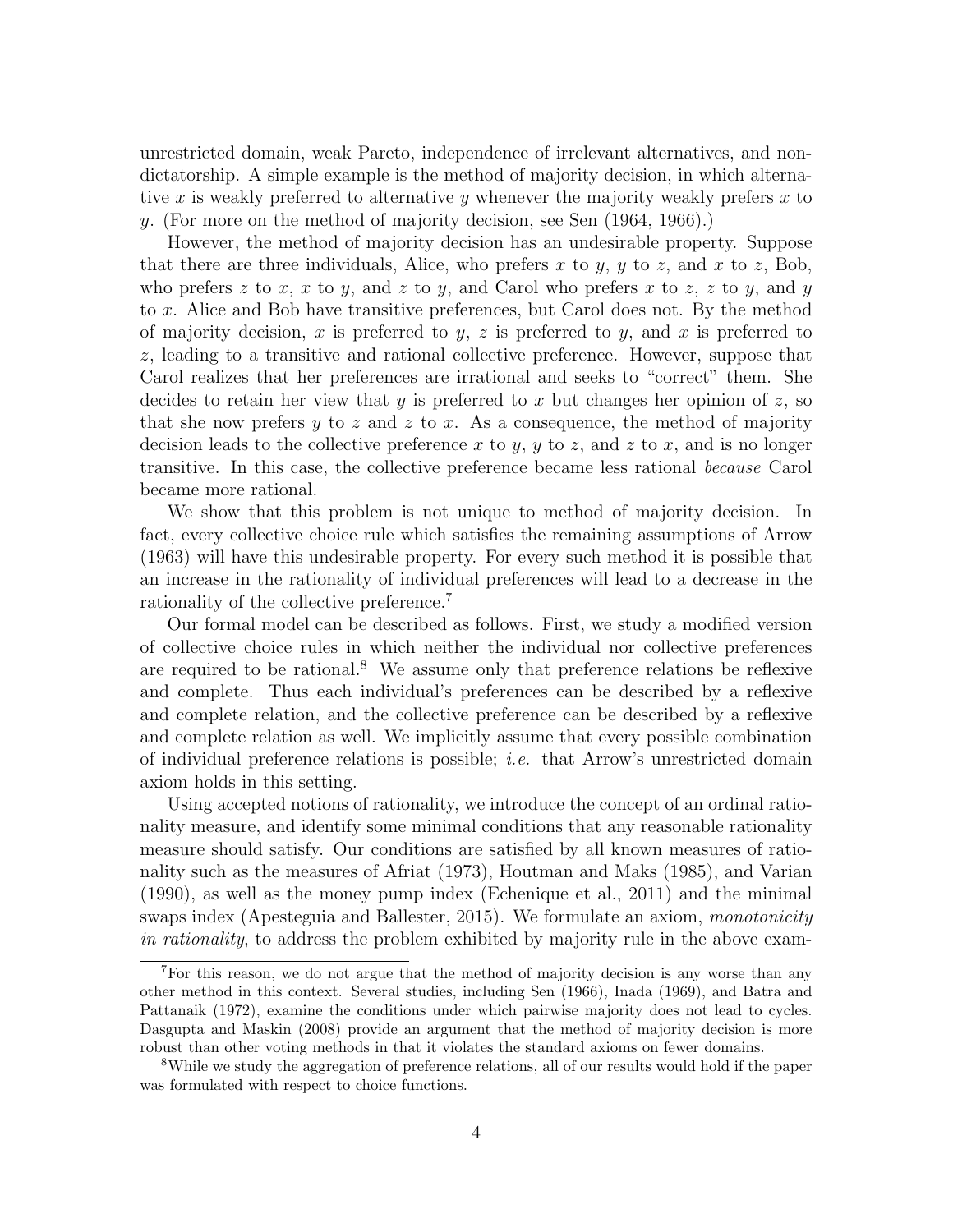ple. This axiom requires that the collective choice rule be monotonic with respect to the rationality measure; that is, if individual preferences change and become more rational, then the collective preference should become more rational, if it changes at all.

In addition to monotonicity in rationality, we impose the three additional axioms of Arrow (1963): weak Pareto, which requires that society strictly prefer x to y whenever every individual strictly prefers  $x$  to  $y$ , independence of irrelevant alternatives, which requires that a change in the opinions about alternative  $z$  does not affect the relative ranking of alternatives  $x$  and  $y$ , and *nondictatorship*, which requires that no individual be a dictator. We show that the four axioms are incompatible. In other words, regardless of which ordinal rationality measure we choose, we cannot find a collective choice rule which is monotonic, weakly Paretian, independent of irrelevant alternatives, and nondictatorial.

#### 1.1 Related literature in social choice:

Previous studies have sought to weaken the assumption of rationality in Arrow (1963) by permitting a wider range of collective preferences. The case of quasi-transitive collective preferences was studied by many including Gibbard (1969), Sen (1969, 1970), Schick (1969), and Mas-Colell and Sonnenschein (1972), and that of acyclic preferences by Mas-Colell and Sonnenschein (1972), Blau and Deb (1977), Deb (1981), and Blair and Pollak (1982). For more see Sen (1977).<sup>9</sup>

Other scholars have tried to avoid the negative conclusions of Arrow (1963) by moving in the opposite direction. Instead of expanding the range of admissible collective preferences, these studies restrict the domain of allowable preferences. The most prominent example is that of the single-peaked preference restriction of Black (1948a,b) and Arrow (1963).

The most closely related formal literature is the study of tournaments, which are described by binary relations which are antisymmetric and complete. Unlike the preference relations we study, tournaments do now allow for the possibility of ties. In this context, Monjardet (1978) shows that a collective choice rule that (a) maps every profile of transitive preferences into a transitive preference, (b) satisfies the independence of irrelevant alternatives axiom and (c) satisfies a non-imposition axiom is either dictatorial or "persecutive." Roughly speaking, persecutive means that the decisive coalitions are all the coalitions that do not contain a certain individual i. A related result can be found in Barthelemy (1982). As far as we can tell, the monotonicity in rationality axiom that we present is new to this paper.

<sup>&</sup>lt;sup>9</sup>A related literature looks at the case in which preferences are transitive but not necessarily complete (see Baucells and Shapley, 2008; Pini et al., 2009).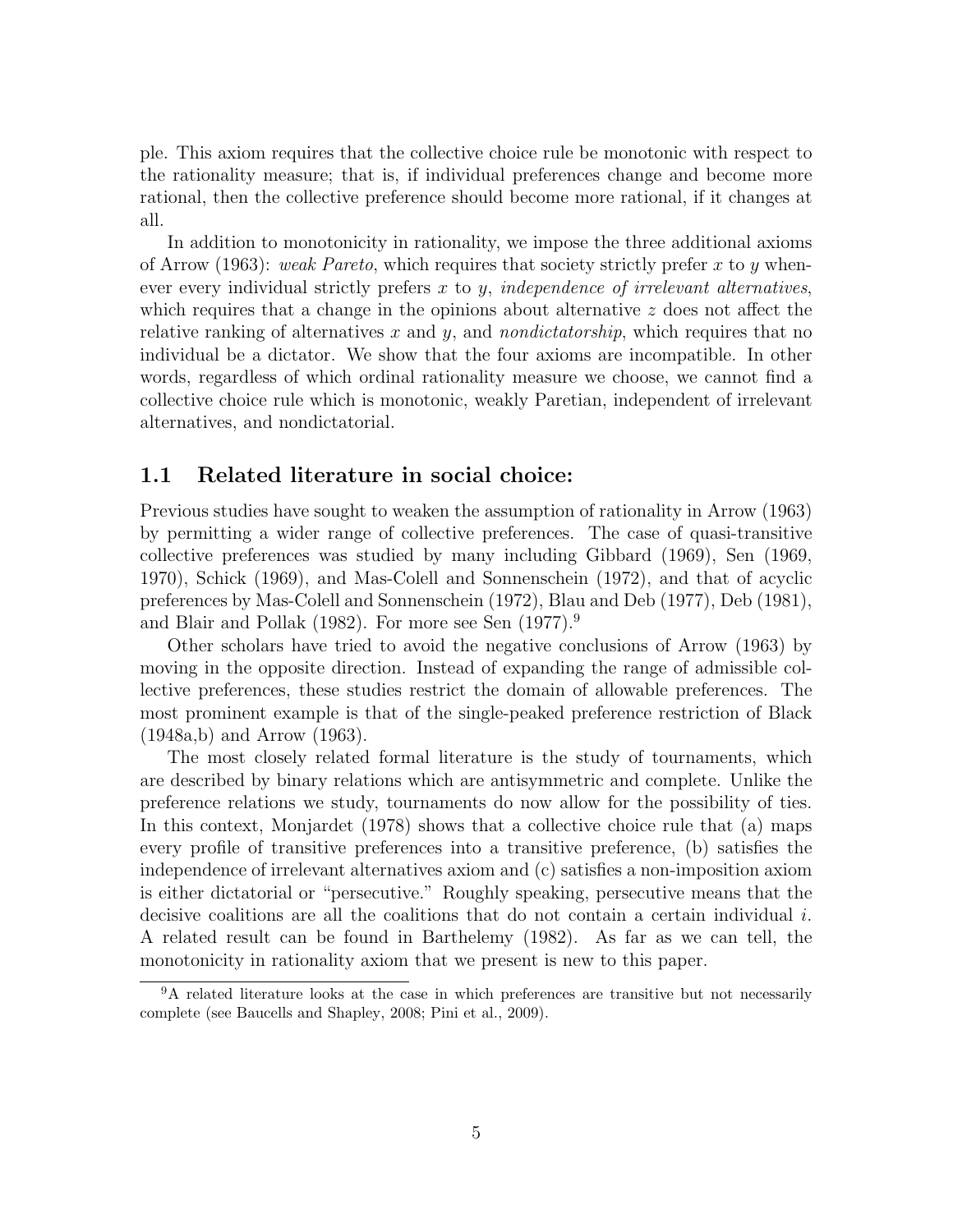### 2 Model and result

Let X be a set of alternatives,  $|X| \geq 3$ . A preference relation R on X is (a) **complete** if for all  $x, y \in X$ ,  $x \neq y$  implies that either xRy or yRx, (b) reflexive if for all  $x \in X$ , xRx, and (c) **transitive** if for all  $x, y, z \in X$ , xRy and yRz implies that xRz. Let  $\mathscr R$  be the set of all complete and reflexive preference relations on X. A **preference** ordering is a preference relation which is complete, reflexive, and transitive. Let  $\mathscr{R}^* \subset \mathscr{R}$  be the set of preference orderings on X.

For a preference relation  $R \in \mathcal{R}$  we denote by P its asymmetric component; that is, xPy if xRy but not yRx. A preference relation is **acyclic** if, for every  $k > 3$  and every  $x^1, ..., x^k \in X$ ,  $x^i P x^{i+1}$  for all  $i < k$  implies that  $x^1 R x^{k}$ .<sup>10</sup> Let  $\mathcal{R}^a \subseteq \mathcal{R}$  be the set of preference relations which are complete, reflexive, and acyclic. It is well known that  $\mathscr{R}^* \subsetneq \mathscr{R}^a \subsetneq \mathscr{R}$  (see Suzumura, 1983).

For  $Y \subseteq X$ , denote by  $\mathscr{R}|_Y$  the set all complete and reflexive preference relations on Y, and denote by  $\mathscr{R}^*|_Y$  the set all preference orderings in  $\mathscr{R}|_Y$ . For  $R \in \mathscr{R}$  and  $Y \subseteq X$ , denote by  $R|_Y \in \mathscr{R}|_Y$  the restriction of R to Y.

Let  $N \equiv \{1, ..., n\}$  be a finite set of agents,  $n \geq 2$ . A profile  $\mathbf{R} = (R_1, \dots, R_n) \in$  $\mathscr{R}^N$  is a vector of preference relations, one for each agent. A **collective choice rule** is a mapping  $f: \mathscr{R}^N \to \mathscr{R}^{11}$  We define  $R_0 \equiv f(\mathbf{R})$  to be the social relation, and we denote by  $P_0$  its asymmetric component. A set of elements  $Y \subseteq X$  is **top-ranked** in profile **R** if  $a \in Y$ ,  $b \in X \setminus Y$ , and  $i \in N$  implies that  $aP_i b$ .

A **rationality measure**<sup>12</sup> is a binary relation  $\succcurlyeq$  on  $\mathscr R$  which satisfies the following properties:

- 1. For all  $R \in \mathcal{R}, R \succcurlyeq R$ .
- 2. For all  $R' \in \mathcal{R}^*$  and  $R \in \mathcal{R}$ ,  $R \succcurlyeq R'$  implies that  $R \in \mathcal{R}^*$ .
- 3. For all  $R^* \in \mathcal{R}^*$  and  $R \in \mathcal{R} \backslash \mathcal{R}^a$ : if there is a three-element set  $Y \subseteq X$  which is top-ranked in both relations, such that  $R^*|_{X\setminus Y} = R|_{X\setminus Y}$ , then  $R^* \succcurlyeq R$ .

For two profiles  $\mathbf{R}, \mathbf{R}' \in \mathcal{R}^N$  we write  $\mathbf{R} \succcurlyeq \mathbf{R}'$  if  $R_i \succcurlyeq R'_i$  for all  $i \in N$ .

Property 1, known as reflexivity, requires each preference relation to be "at least as rational" as itself. Property 2 requires that only a transitive preference ordering can be at least as rational as another transitive preference ordering. Property 3 requires that every transitive preference ordering must be at least as rational as every cyclic

 $10$ For ease of exposition, we have chosen a definition that assumes completeness.

<sup>&</sup>lt;sup>11</sup>This is a slight change from the standard definition, in which the domain of a collective choice rule is a set of preference orderings (see Sen, 1970).

<sup>&</sup>lt;sup>12</sup>This definition is broad and only contains minimal conditions for a rationality measure. Arguably, a measure should also be transitive. The breadth of the definition is desirable because it implies a weaker monotonicity in rationality axiom, below. The definition is not used for any other purpose in this paper.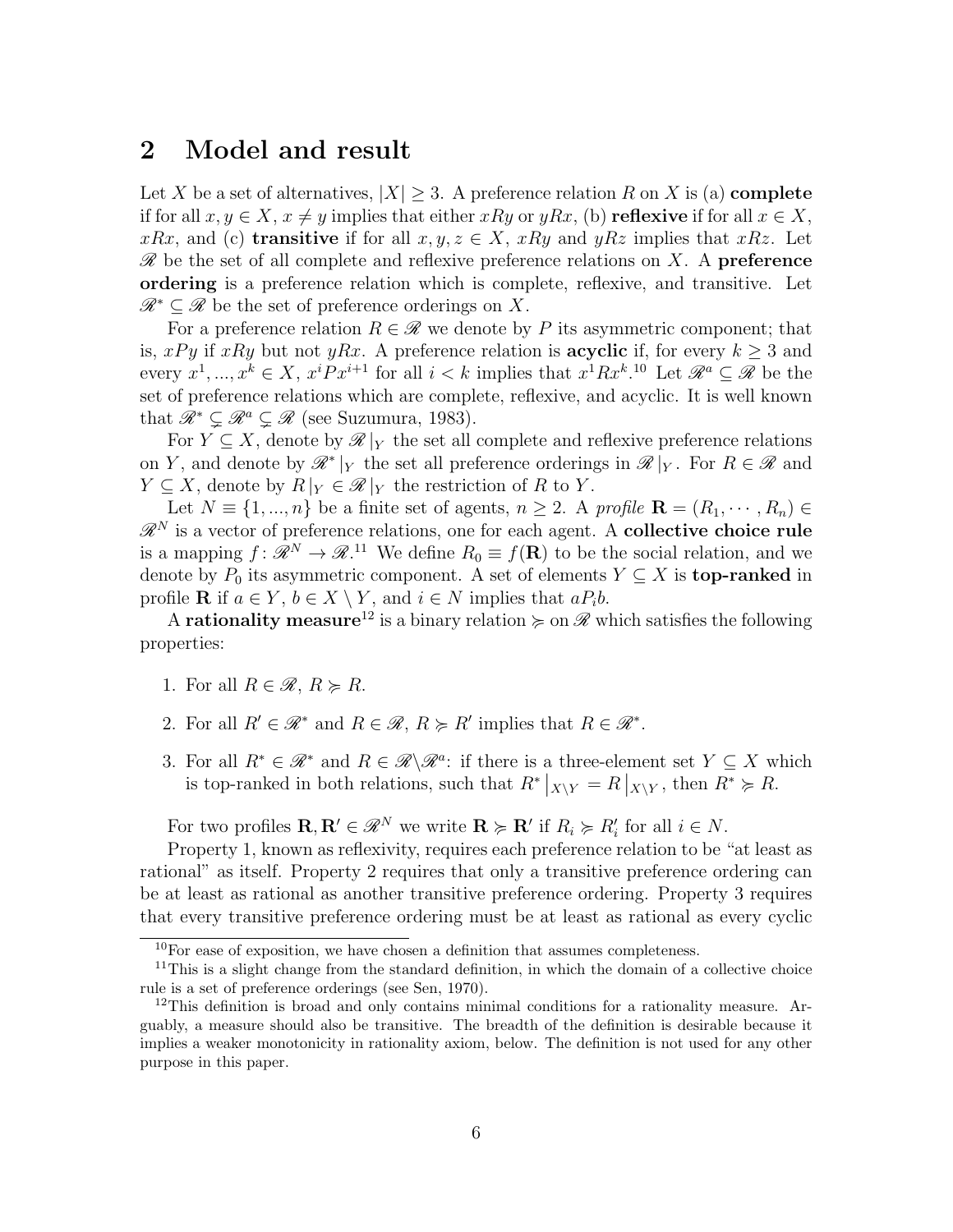preference relation, provided that the two relations are identical except for the three top-ranked elements.

A wide range of rationality measures satisfies these conditions. We provide two examples. The simplest rationality measure  $\succcurlyeq'$  is one for which  $R^* \succcurlyeq' R$  if and only if (a)  $R^* \in \mathcal{R}^*$  and  $R \in \mathcal{R} \setminus \mathcal{R}^*$  or (b)  $R^* = R$ . A more complicated rationality measure can incorporate the structure of coherence properties studied in the social choice literature. For example, we can define a rationality measure  $\succcurlyeq'$  such that  $R^* \succcurlyeq'' R$  if and only if (a) there exists an  $\mathscr{C} \in {\{\mathscr{R}^*, \mathscr{R}^a\}}$  such that  $R^* \in \mathscr{C}$  but  $R \notin \mathscr{C}$  or (b)  $R^* = R^{.13}$ 

Our first axiom, monotonicity in rationality, requires that if preference relations change, and each individual's new preference relation stays at least as rational as it was before the change, then the social preference must stay at least as rational.

Monotonicity in rationality: For all  $\mathbf{R}, \mathbf{R}' \in \mathcal{R}^N$ , if  $\mathbf{R} \succcurlyeq \mathbf{R}'$  then  $R_0 \succcurlyeq R'_0$ .

The following three axioms were introduced by Arrow (1963); for brevity, we will not discuss them.

Weak Pareto: For every  $\mathbf{R} \in \mathcal{R}^N$  and  $x, y \in X$ , if  $xP_iy$  for all  $i \in N$ , then  $xP_0y$ .

Independence of Irrelevant Alternatives: For all  $Y \subseteq X$  and  $\mathbf{R}, \mathbf{R}' \in \mathcal{R}^N$ , if  $\mathbf{R}|_Y = \mathbf{R}'|_Y$ , then  $R_0|_Y = R'_0|_Y$ 

An individual  $d \in N$  is a *dictator* if, for all  $\mathbf{R} \in \mathcal{R}^N$ ,  $xP_d y$  implies that  $xP_0 y$ .

Non-Dictatorship: There does not exist a dictator.

We can now turn to the main result. The proof is given in the appendix.

**Theorem 1.** There does not exist a collective choice rule that satisfies monotonicity in rationality, weak Pareto, independence of irrelevant alternatives, and nondictatorship. Furthermore, the axioms are independent.

## 3 Conclusion

We argue an increase in the consistency of individual judges can lead to a decrease in the consistency of courts. We do so by identifying consistency with transitivity of a preference relation, and departing from the standard approach to preference aggregation in three ways. First, we modify the standard model of preference aggregation to

<sup>&</sup>lt;sup>13</sup>The three classes were chosen for the ease of the exposition. Clearly a rationality measure can incorporate any number of classes, and these not be totally ordered through set inclusion. In particular, the rationality measure can incorporate the coherence properties of quasi-transitivity, semi-transitivity and the interval order. See Cato (2012).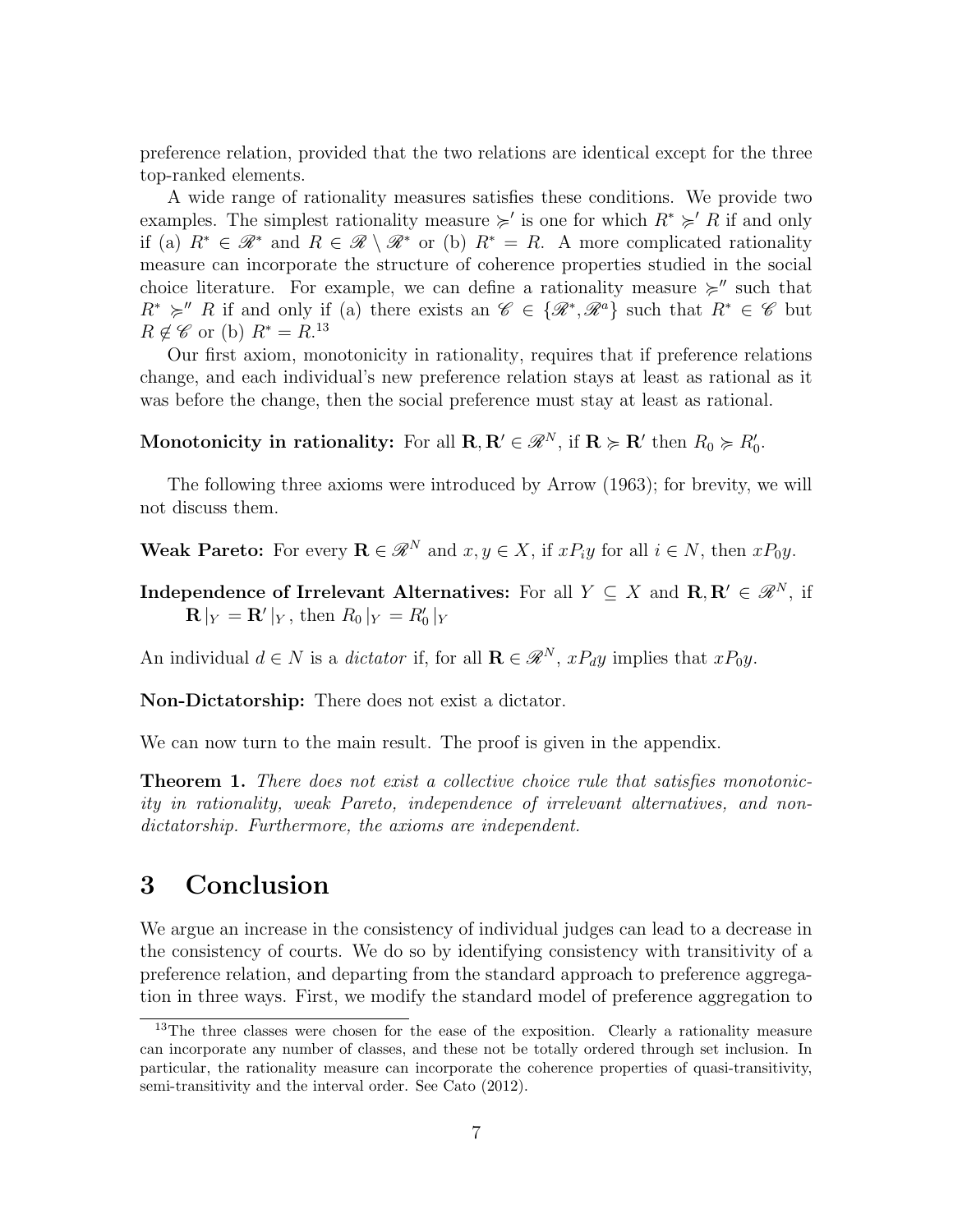study the case in which neither individual nor collective preferences are required to satisfy transitivity or other coherence conditions. Second, we introduce the concept of an ordinal rationality measure which can be used to compare preference relations in terms of their level of coherence. Third, using this measure, we introduce a monotonicity in rationality axiom that requires the collective preference to become more rational when the individual preferences become more rational. We show that for any ordinal rationality measure, it is impossible to find a collective choice rule which satisfies the monotonicity in rationality axiom and the other standard assumptions introduced by Arrow (1963): unrestricted domain, weak Pareto, independence of irrelevant alternatives, and nondictatorship.

One might argue that inconsistencies in court decisions are not a problem if these inconsistencies arise from the multi-member nature of appellate courts. As long as the public can see that the individual judges are behaving in a consistent manner, inconsistent judgments may be thought of as a form of bad luck, rather than as unfair. However, there are still several problems that remain. First, judges will still be susceptible to problems akin to agenda manipulation (See Levine and Plott, 1977; Plott and Levine, 1978), where one might try to make a judge more consistent in order to get a less consistent result. Second, the source of the inconsistency is not always apparent; judges do not always write concurring and dissenting opinions, stating their reasons in full, and on some courts, judges are not allowed to write concurring or dissenting opinions at all. Third, a similar aggregation problem exists with jurors, whose decision process is not at all visible to the outside world.

On a more technical level, a natural question involves the extent to which the monotonicity in rationality axiom introduced in this paper substitutes for the standard assumption of transitivity. For example, consider an axiom, "transitive-totransitive" which requires that every profile of transitive preference relations must map to a transitive social relation.<sup>14</sup> There is no logical relation between this axiom and the monotonicity in rationality axiom we propose. For example, a constant rule that maps all profiles to the same non-transitive social preference satisfies monotonicity in rationality but not this axiom. To see that a rule may satisfy the transitiveto-transitive axiom but not monotonicity in rationality, consider a rule in which the social preference coincides with that of the first agent when that agent, and only that agent, has a non-transitive preference relation, and which otherwise maps to a fixed transitive social preference. When all agents' preferences are transitive, this rule will lead to a transitive social preference, and thus it satisfies the transitive-to-transitive axiom. If the first agent's preferences change and become non-transitive, the social preference will clearly become non-transitive. However, if a second agent's preferences change and become non-transitive, the social preference will change back to the original transitive preference, thus violating monotonicity in rationality.

However, in the presence of weak Pareto, independence of irrelevant alternatives, and non-dictatorship, the two axioms are equivalent. To see this, note that in the con-

 $14\text{We}$  thank Eric Maskin for suggesting this idea.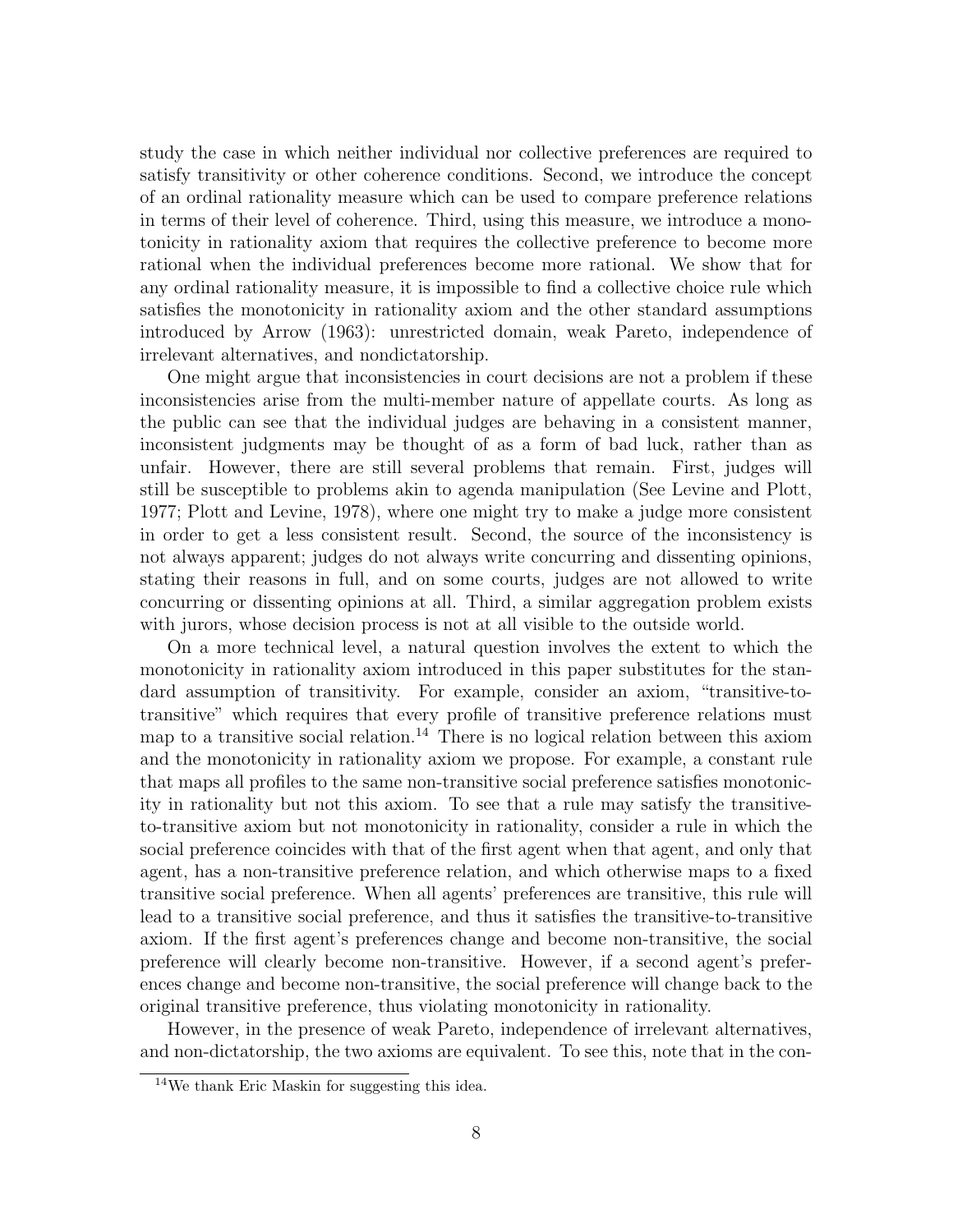text of Arrow (1963), the transitive-to-transitive axiom implies that Arrow's condition of unrestricted domain is satisfied on the set of transitive profiles. Consequently, when combined with weak Pareto and independence of irrelevant alternatives, this axiom implies the existence of an individual  $d$  who is decisive over every pair of alternatives for every transitive profile. That is  $xP_dy$  implies  $xP_0y$  for every transitive profile. By the independence of irrelevant alternatives axiom, however, it becomes irrelevant whether the profile is transitive; and hence individual  $d$  is a dictator.

# References

- Afriat, S. N. (1973): "On a System of Inequalities in Demand Analysis: An Extension of the Classical Method," International Economic Review, 14, pp. 460–472.
- Apesteguia, J. and M. A. Ballester (2015): "A Measure of Rationality and Welfare," Journal of Political Economy, 123, 1278–1310.
- ARROW, K. J. (1963): Social Choice and Individual Values, Yale University Press, second ed.
- Barthelemy, J.-P. (1982): "Arrow's theorem: Unusual domains and extended codomains," Mathematical Social Sciences, 79–89.
- BATRA, R. AND K. PATTANAIK (1972): "Transitive multi-stage majority decisions with quasi-transitive individual preferences," *Econometrica*, 40, 1121–1135.
- BAUCELLS, M. AND L. S. SHAPLEY (2008): "Multiperson utility," *Games and Eco*nomic Behavior, 62, 329–347.
- Black, D. (1948a): "The Decisions of a Committee Using a Special Majority," Econometrica, 16, 245–261.
- $-$  (1948b): "On the Rationale of Group Decision-Making," *Journal of Political* Economy, 56, 23–34.
- BLAIR, D. H. AND R. A. POLLAK (1982): "Acyclic Collective Choice Rules," *Econo*metrica, 50, 931–943.
- BLAU, J. H. AND R. DEB (1977): "Social Decision Functions and the Veto," *Econo*metrica, 45, 871–879.
- Bossert, W. and K. Suzumura (2007): "Domain Closedness Conditions and Rational Choice," Order, 24, 75–88.
- CATO, S. (2012): "Social choice without the Pareto principle: a comprehensive analysis," Social Choice and Welfare, 39, 869–889.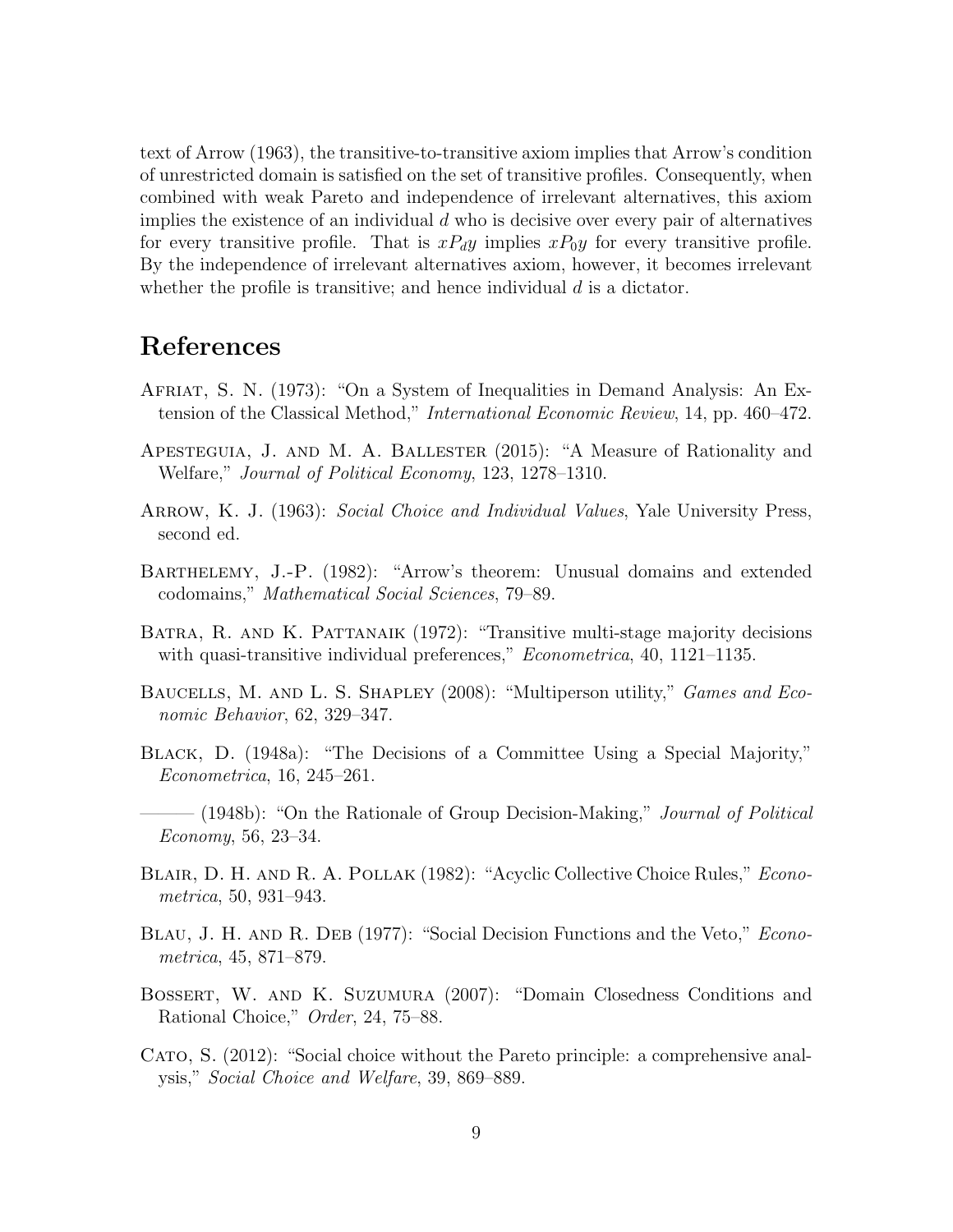- DASGUPTA, P. AND E. MASKIN (2008): "On the Robustness of Majority Rule," Journal of the European Economic Association, 6, 949–973.
- DE CLIPPEL, G. (2014): "Behavioral Implementation," American Economic Review, 104, 2975–3002.
- DEB, R. (1981): "k-Monotone Social Decision Functions and the Veto," *Economet*rica, 49, 899–909.
- EASTERBROOK, F. H. (1982): "Ways of Criticizing the Court," Harvard Law Review, 95, 802–832.
- Echenique, F., S. Lee, and M. Shum (2011): "The Money Pump as a Measure of Revealed Preference Violations," Journal of Political Economy, 119, 1201–1223.
- Gibbard, A. (1969): "Social Choice and the Arrow Conditions," Unpublished manuscript.
- Houtman, M. and J. Maks (1985): "Determining all maximal data subsets consistent with revealed preference," *Kwantitatieve methoden*, 19, 89–104.
- INADA, K. (1969): "The simple majority decision rule," *Econometrica*, 37, 490–506.
- KATZ, L. (2010): "A Theory of Loopholes," *Journal of Legal Studies*, 39, 1–31.
- KATZ, L. AND A. SANDRONI (2017): "The Inevitability and Ubiquity of Cycling in All Feasible Legal Regimes: A Formal Proof," Journal of Legal Studies, 46, 237–280.
- KORNHAUSER, L. A. AND L. G. SAGER (1986): "Unpacking the Court," The Yale Law Journal, 96, 82–117.
- LEVINE, M. E. AND C. R. PLOTT (1977): "Agenda influence and its implications," Virginia Law Review, 561–604.
- Mas-Colell, A. and H. Sonnenschein (1972): "General Possibility Theorems for Group Decisions," Review of Economic Studies, 39, 185–192.
- MONJARDET, B. (1978): "An Axiomatic Theory of Tournament Aggregation," Mathematics of Operations Research, 3, 334–351.
- Pini, M. S., F. Rossi, K. B. Venable, and T. Walsh (2009): "Aggregating Partially Ordered Preferences," Journal of Logic and Computation, 19, 475–502.
- PLOTT, C. R. AND M. E. LEVINE (1978): "A model of agenda influence on committee decisions," The American Economic Review, 68, 146–160.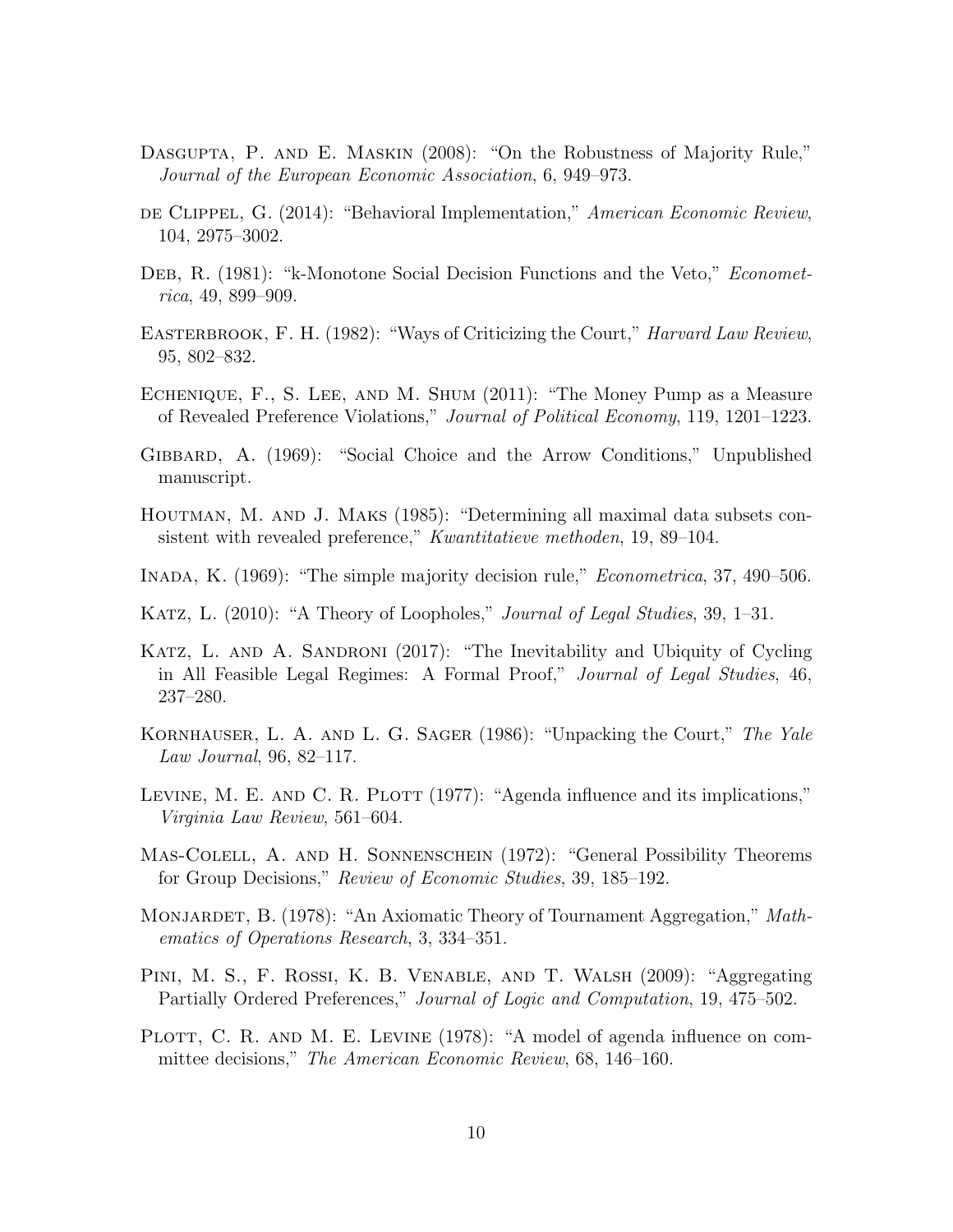- SCHICK, F. (1969): "Arrow's Proof and the Logic of Preference," Philosophy of Science, 36, 127–144.
- Sen, A. K. (1964): "Preferences, Votes and the Transitivity of Majority Decisions," Review of Economic Studies, 31, 163–165.
- (1966): "A possibility theorem on majority decisions," *Econometrica*, 34, 491–499.
- $-$  (1969): "Quasi-Transitivity, Rational Choice and Collective Decisions,"  $Re$ view of Economic Studies, 36, 381–393.
- $-(1970)$ : Collective Choice and Social Welfare, Holden-Day, Inc.
- $-$  (1977): "Social Choice Theory: A Re-Examination," *Econometrica*, 45, 53–88.
- Spitzer, M. L. (1979): "Multicriteria Choice Processes: An Application of Public Choice Theory to Bakke, the FCC, and the Courts," The Yale Law Journal, 88, 717–779.
- Suzumura, K. (1983): Rational choice, collective decisions, and social welfare, Cambridge University Press.
- VARIAN, H. R. (1990): "Goodness-of-fit in optimizing models," *Journal of Econo*metrics,  $46, 125 - 140$ .

# Appendix

To prove Theorem 1 we make use of the following lemma. For a coalition  $K \subseteq N$ , we define  $x\overline{D}_K y$  as the statement that the coalition K is decisive for x over y; that is, if  $xP_iy$  for all  $i \in K$ , then  $xP_0y$ . Similarly, we define  $xD_Ky$  as the statement that the coalition K is decisive for x over y when all others are opposed; that is, if  $xP_iy$  for all  $i \in K$  and  $yP_ix$  for all  $i \notin K$ , then  $xP_0y$ .

**Lemma 1.** If a collective choice rule  $f$  satisfies monotonicity in rationality, weak Pareto, and independence of irrelevant alternatives, then whenever  $xD_Ky$  for a coalition  $K \subseteq N$  and some pair of alternatives  $x, y \in X$ , it follows that  $wD_Kz$  for every pair  $w, z \in X$ .

*Proof of Lemma 1.* Let the collective choice rule  $f$  satisfy the monotonicity in rationality, weak Pareto, and independence of irrelevant alternatives axioms. Let  $K \subseteq N$ and  $x, y \in X$  such that  $xD_Ky$ .

Step one. We claim that, for all  $z \in X \setminus \{x, y\}$ , if  $\mathbf{R} \in \mathcal{R}^N$  such that (a)  $R_i\Big|_{\{x,y,z\}} \in \mathscr{R}^* \Big|_{\{x,y,z\}}$  for all  $i \in N$ , (b)  $xP_iy$  for all  $i \in K$ , and (c)  $R_i\Big|_{\{x,y,z\}} =$  $R_j |_{\{x,y,z\}}$  for all  $i, j \in K$ , then  $R_0 |_{\{x,y,z\}} \in \mathcal{R}^* |_{\{x,y,z\}}$ .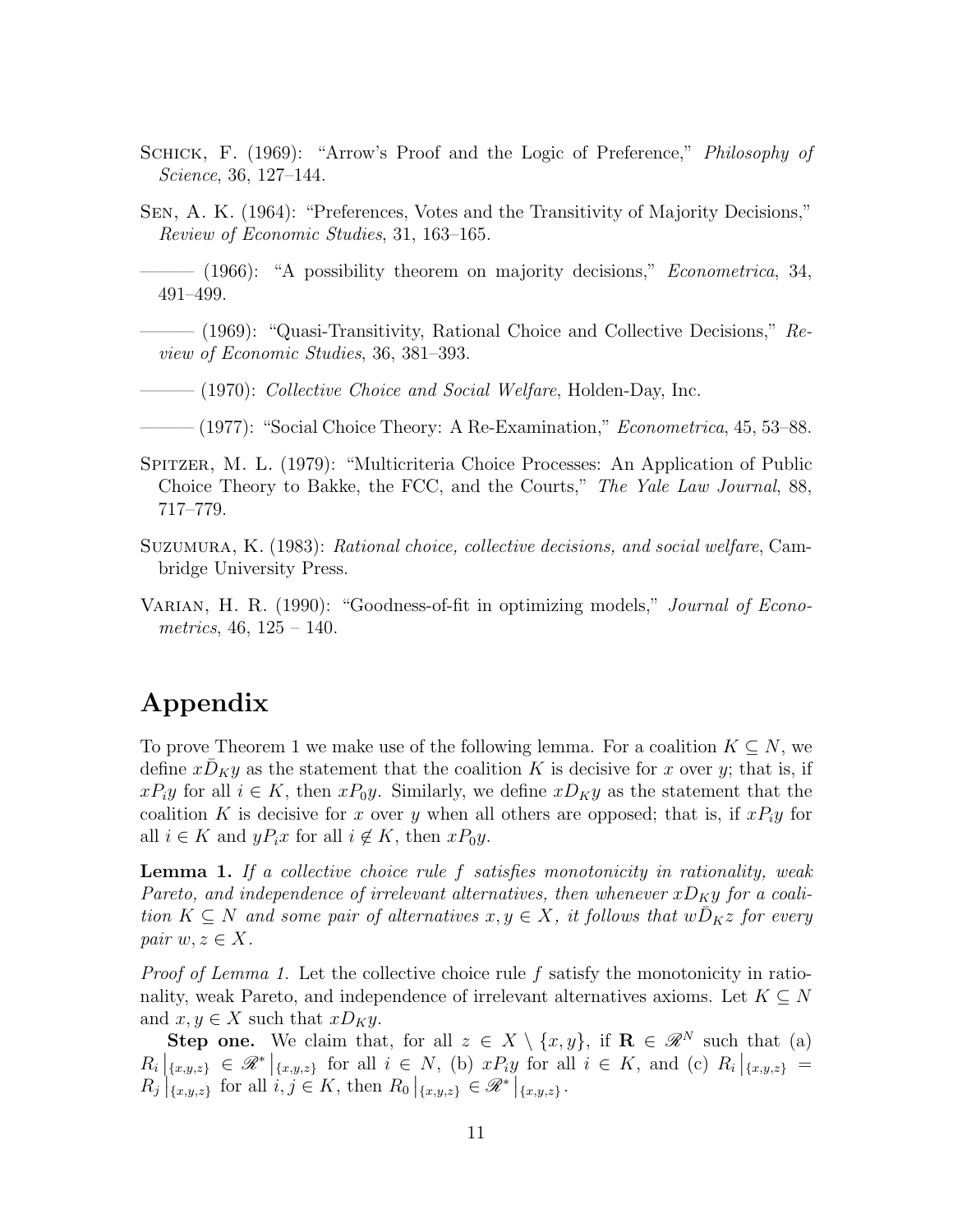To prove this claim, let  $z \in X \setminus \{x, y\}$  and let  $\mathbf{R} \in \mathcal{R}^N$  satisfying (a), (b), and (c). From the independence of irrelevant alternatives axiom we can assume, without loss of generality, that the set  $\{x, y, z\}$  is top-ranked in each  $R_i$  and that  $R \in \mathcal{R}^{*N}$ . Let  $\mathbf{R}^{\circ} \in \mathcal{R}^{N}$  such that (i)  $R_i^{\circ} = R_i$  for all  $i \in K$ , (ii)  $yP_i^{\circ}x$ ,  $xP_i^{\circ}z$ , and  $zP_i^{\circ}y$  for all  $i \notin K$ , and (iii)  $\mathbf{R} \succcurlyeq \mathbf{R}^\circ$ . Because  $xD_Ky$  it follows that  $xP_0^\circ y$ .

From condition (c) it follows that there are two cases: either  $xP_i^{\circ}z$  for all  $i \in K$ , or  $zR_i^{\circ}x$  for all  $i \in K$ . In the former case,  $xP_i^{\circ}z$  for all  $i \in N$ , which implies (by weak Pareto), that  $xP_0^{\circ}z$ . Because  $xP_0^{\circ}y$  and  $xP_0^{\circ}z$ , it follows that  $R_0^{\circ}|_{\{x,y,z\}} \in \mathcal{R}^*|_{\{x,y,z\}}$ . In the latter case,  $zP_i^{\circ}y$  for all  $i \in N$ , which implies (by weak Pareto), that  $zP_0^{\circ}y$ . Because  $xP_0^{\circ}y$  and  $zP_0^{\circ}y$ , it follows that  $R_0^{\circ}|_{\{x,y,z\}} \in \mathcal{R}^*|_{\{x,y,z\}}$ . Because  $R_0^{\circ}|_{\{x,y,z\}} \in \mathcal{R}^*|_{\{x,y,z\}}$  $\mathscr{R}^*|_{\{x,y,z\}}$  it follows from monotonicity in rationality and independence of irrelevant alternatives that  $R_0|_{\{x,y,z\}} \in \mathcal{R}^*|_{\{x,y,z\}}$ , proving the claim.

**Step two.** Let  $\mathbf{R}' \in \mathcal{R}^{*N}$  such that, for all  $i \in K$ ,  $xP_i'y$  and  $yP_i'z$  and, for all  $i \notin K$ ,  $yP'_i x$  and  $yP'_i z$ . Because  $xD_k y$  it follows that  $xP'_0y$ , and because  $yP'_i z$  for all  $i \in N$  it follows from weak Pareto that  $yP'_0z$ . Because **R'** satisfies requirements (a), (b), and (c) of step one, it follows that  $R'_0 |_{\{x,y,z\}} \in \mathcal{R}^* |_{\{x,y,z\}}$  and therefore  $xP'_0z$ . By the independence of irrelevant alternatives axiom, this implies that  $x\bar{D}_Kz$ . In other words:

$$
xD_Ky \text{ implies that } x\bar{D}_Kz. \tag{1}
$$

Now, let  $\mathbf{R}'' \in \mathscr{R}^{*N}$  such that, for all  $i \in K$ ,  $zP''_i x$  and  $xP''_i y$  and, for all  $i \notin K$ ,  $zP''_ix$  and  $yP''_ix$ . Because  $xD_ky$  it follows that  $xP''_0y$ , and because  $zP''_ix$  for all  $i \in N$ it follows from weak Pareto that  $zP''_0x$ . Because  $\mathbb{R}''$  satisfies requirements (a), (b), and (c) of step one, it follows that  $R''_0|_{\{x,y,z\}} \in \mathcal{R}^*|_{\{x,y,z\}}$  and therefore  $zP''_0y$ . By the independence of irrelevant alternatives axiom, this implies that  $zD_Ky$ . In other words:

$$
xD_Ky \text{ implies that } z\bar{D}_Ky. \tag{2}
$$

By interchanging y and z in statement (2) it follows that  $xD_Kz$  implies that  $y\overline{D}_Kz$ , and by replacing x by y, y by z, and z by x in statement (1) it follows  $yD_Kz$  implies that  $yD_Kx$ . As a consequence, it follows that

$$
xD_Ky \text{ implies that } y\bar{D}_Kx. \tag{3}
$$

By interchanging x and y in statements (1), (2), and (3), it follows that  $yD_Kx$ implies that  $y\bar{D}_Kz$ ,  $z\bar{D}_Kx$ , and  $x\bar{D}_Ky$ . As a consequence, we are led to the implication that for every  $\{x, y, z\} \subseteq X$ , if  $xD_Ky$  then  $a\overline{D}_Kb$  for every  $a, b \in \{x, y, z\}$ . If  $|X| = 3$ this completes the proof.

If  $|X| \geq 4$ , then let  $w \in X \setminus \{x, y, z\}$ . By replacing y with z and z with w in statement (2), it follows that  $xD_Kz$  implies that  $wD_Kz$ , concluding the proof.<sup>15</sup>  $\Box$ 

Proof of Theorem 1. Let f be a collective choice rule that satisfies the monotonicity in rationality, weak Pareto, independence of irrelevant alternatives, and non-dictatorship

<sup>15</sup>We thank an anonymous referee for simplifying the proof.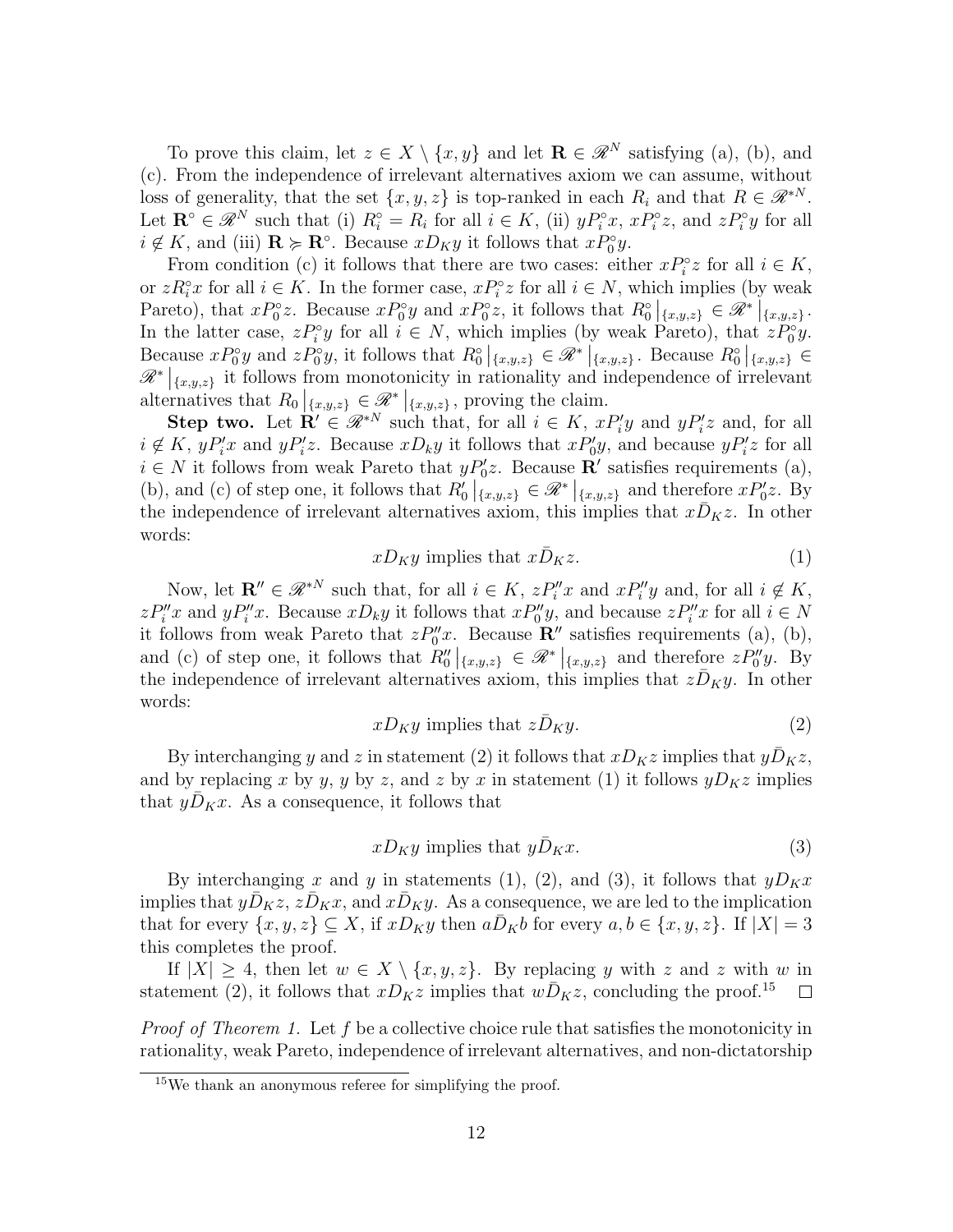axioms. We will derive a contradiction.

Let  $S \subseteq N$  be a decisive coalition of minimal size, so that  $|T| < |S|$  implies that  $xD_{T}y$  is false for all  $x, y \in X$ . By the weak Pareto axiom, such a coalition S exists. By the non-dictatorship axiom and Lemma 1,  $|S| \geq 2$ . Without loss of generality, let  $xD_Sy$ . Let  $S_1 \subseteq S$  such that  $|S_1| = 1$ , let  $S_2 \equiv S \setminus S_1$ , and let  $S_3 \equiv N \setminus S$ .

Let  $\mathbf{R} \in \mathscr{R}^{*N}$  be a transitive profile such that (a)  $xP_iy$ ,  $yP_iz$ , and  $xP_iz$  for all  $i \in S_1$ , (b)  $zP_ix$ ,  $xP_iy$ , and  $zP_iy$  for all  $i \in S_2$ , and (c)  $yP_iz$ ,  $zP_ix$ , and  $yP_ix$  for all  $i \in S_3$ .

Let  $R_{\times} \in \mathscr{R}$  such that  $xP_{\times}y$ ,  $yP_{\times}z$ , and  $zP_{\times}x$ . Let  $R_{+} \in \mathscr{R}$  such that  $xP_{+}z$ ,  $zP_+y$ , and  $yP_+x$ .

Let  $\mathbf{R}^A, \mathbf{R}^B, \mathbf{R}^C \in \mathcal{R}^N$  be profiles such that (a)  $R_i^A = R_i^B = R_i^C = R_\times$  for all  $i \in S_1$ , (b)  $R_i^A = R_i^B = R_i^C = R_+$  for all  $i \in S_2$ , and (c)  $R_i^A = R_\times$ ,  $R_i^B = R_+$ , and  $R_i^C = R_i$  for all  $i \in S_3$ .

Because of the independence of irrelevant alternatives axiom, we can assume, without loss of generality, that the elements  $x, y, z \in X$  are top-ranked in profiles **R**,  $\mathbf{R}^A,\, \mathbf{R}^B,\, \text{and}\ \mathbf{R}^C \text{ and that } \mathbf{R}\left|_{X\setminus\{x,y,z\}}= \mathbf{R}^A\left|_{X\setminus\{x,y,z\}}\right. =\mathbf{R}^B\left|_{X\setminus\{x,y,z\}}\right. =\mathbf{R}^C\left|_{X\setminus\{x,y,z\}}\right. .$ It follows that  $\mathbf{R} \succcurlyeq \mathbf{R}^A$ ,  $\mathbf{R} \succcurlyeq \mathbf{R}^B$ , and  $\mathbf{R} \succcurlyeq \mathbf{R}^C$ . Suppose, contrariwise, that  $R_0$  is not transitive. It follows from monotonicity in rationality that neither  $R_0^A$ ,  $R_0^B$ , nor  $R_0^C$  may be transitive. Because  $S_2$  is not a decisive coalition, it follows that  $xR_0^Ay$ ,  $yR_0^Az$ , and  $zR_0^Ax$ . Because  $R_0^A$  is not transitive it follows that  $S_1\cup S_3$  must be decisive for at least one of the three pairs x over y, y over z, or z over x. By Lemma 1, it follows that  $xD_{S_1\cup S_3}y$  for all  $x, y \in X$ .

Because  $S_1$  is not a decisive coalition, it follows that  $xR_0^Bz$ ,  $zR_0^By$ , and  $yR_0^Bx$ . Because  $R_0^B$  is not transitive it follows that  $S_2 \cup S_3$  must be decisive for at least one of the three pairs x over z, z over y, or y over x. By Lemma 1, it follows that  $xD_{S_2\cup S_3}y$ for all  $x, y \in X$ .

Because  $xD_{S_1\cup S_3}y$  for all  $x, y \in X$  it follows that  $yP_0^Cz$  and  $zP_0^Cx$ . Because  $xD_{S_2\cup S_3}y$  for all  $x, y \in X$  it follows that  $yP_0^Cx$ . Therefore,  $R_0^C$  is transitive, which is a contradiction that proves that  $R_0$  must be transitive.

By assumption, the coalition  $S = S_1 \cup S_2$  is decisive for x over y. This implies that  $xP_0y$ . Because  $zP_iy$  only for  $i \in S_2$  and  $S_2$  is not decisive, it follows that  $yR_0z$ . Because  $R_0$  is transitive, it follows that  $xP_0z$ . But this means that  $xD_{S_1}z$ , which implies, by Lemma 1, that  $S_1$  is a dictator. This violates the non-dictatorship axiom, and concludes the impossibility proof.

Independence of the Axioms. We describe four collective choice rules. Each of the rules satisfies three of the axioms while violating the fourth. This is sufficient to prove the independence of the axioms.

**Rule 1.** For all  $x, y \in X$ , let  $xR_0y$  if and only if  $|\{i \in N : xR_iy\}| \geq |\{i \in N : xR_iy\}|$  $yR_ix\rangle$ . This rule clearly satisfies weak Pareto, independence of irrelevant alternatives, and non dictatorship, but violates monotonicity in rationality.

**Rule 2.** Let  $d \in N$ . For all  $x, y \in X$ , let  $xR_0y$  if and only if  $xR_dy$ . This rule clearly satisfies monotonicity in rationality, weak Pareto, and independence of